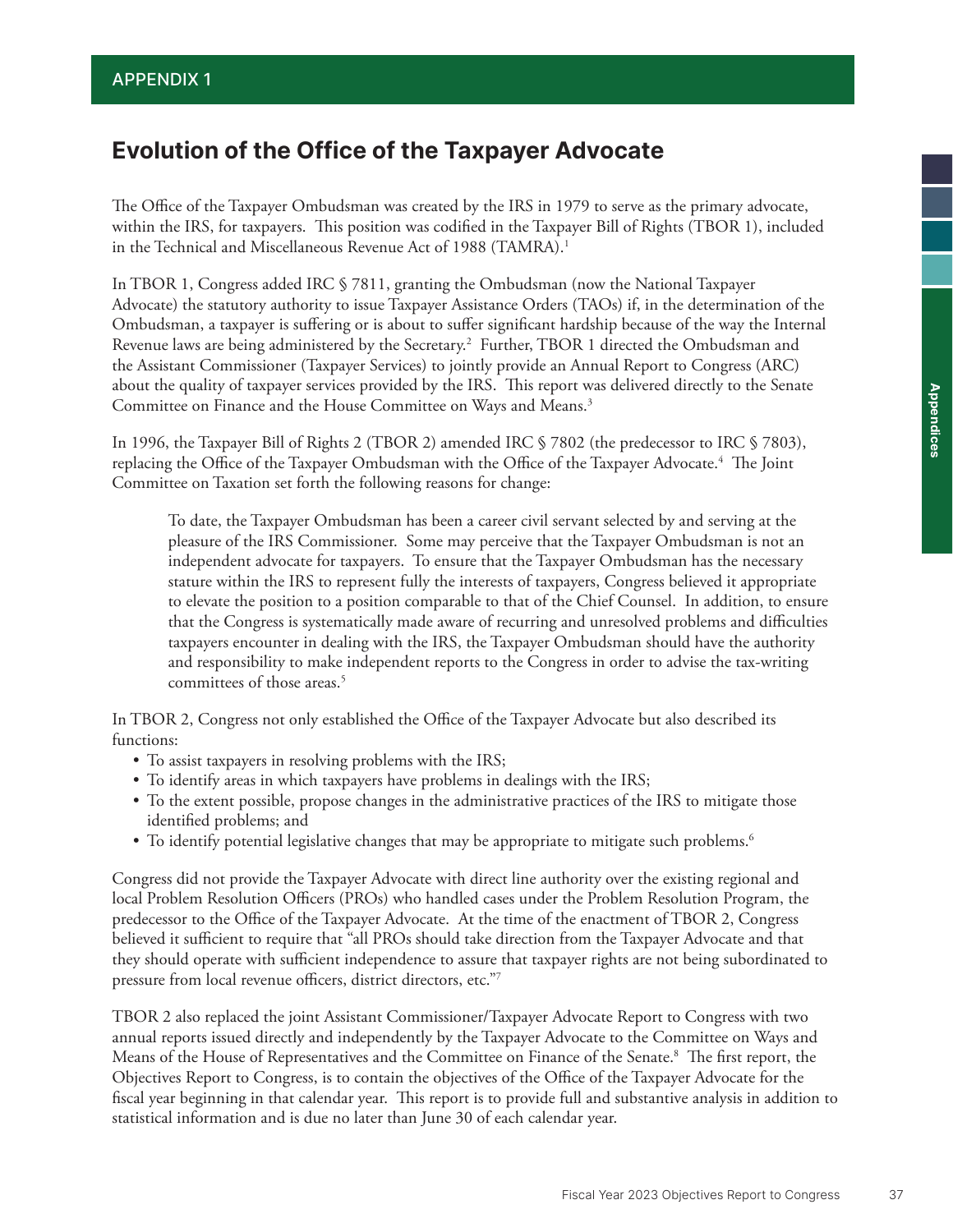The second report is on the activities of the Office of the Taxpayer Advocate during the fiscal year ending during that calendar year. Section  $7803(c)(2)(B)(ii)$  of the IRC, as amended by the Taxpayer First Act (TFA), requires the National Taxpayer Advocate to submit this report each year and to include in it, among other things, a description of the ten most serious problems encountered by taxpayers as well as administrative and legislative recommendations to mitigate those problems. The report must:

- Identify the initiatives the Office of the Taxpayer Advocate has taken on improving taxpayer services and IRS responsiveness;
- Contain recommendations received from individuals with the authority to issue a TAO;
- Contain a summary of the ten most serious problems<sup>9</sup> encountered by taxpayers, including a description of the nature of such problems;
- Contain an inventory of initiatives and recommendations for which action has been taken and the result of such action;
- Contain an inventory of initiatives and recommendations for which action remains to be completed and the period of time these items have been in the inventory;
- Contain an inventory of initiatives and recommendations for which there has been no action, an explanation for the lack of action, and the responsible official;
- Identify any TAO or Taxpayer Advocate Directive (TAD)<sup>10</sup> that was not honored by the IRS in a timely manner;
- Contain recommendations for legislative or administrative action that will resolve taxpayer problems;
- Identify areas of the tax law that impose significant compliance burdens on taxpayers or the IRS, including specific recommendations for remedy;
- Identify the ten most litigated issues for each category of taxpayers, including recommendations for mitigating such disputes;
- With respect to any statistical information included in such report, include a statement of whether such statistical information was reviewed or provided by the Secretary under IRC § 6108(d) and, if so, whether the Secretary determined such information to be statistically valid and based on sound statistical methodology; and
- Include other such information as the National Taxpayer Advocate may deem advisable.

The stated objective of these two reports is for Congress to receive an unfiltered and candid report of the problems taxpayers are experiencing and what can be done to address them. While both reports are to include statistical information, the TFA created a requirement whereby the National Taxpayer Advocate must coordinate research with the office of the Treasury Inspector General for Tax Administration (TIGTA). The National Taxpayer Advocate is now precluded from reporting statistical information that is included in a TIGTA report.<sup>11</sup>

Both the Annual Report to Congress and the Objectives Report are not subject to review by the IRS, Department of Treasury, or Office of Management and Budget, giving TAS a unique opportunity to directly provide information to Congress. "The reports by the Taxpayer Advocate are not official legislative recommendations of the Administration; providing official legislative recommendations remains the responsibility of the Department of Treasury."12

Finally, TBOR 2 amended IRC § 7811, expanding the scope of a TAO by providing the Taxpayer Advocate "with broader authority to affirmatively take any action as permitted by law with respect to taxpayers who would otherwise suffer a significant hardship as a result of the manner in which the IRS is administering the tax laws."13 For the first time, the TAO could specify a time period within which the IRS must act on the order. The statute also provided that only the National Taxpayer Advocate, the IRS Commissioner, or the Deputy Commissioner could modify or rescind a TAO, and that any official who so modifies or rescinds a TAO must respond in writing to the National Taxpayer Advocate with his or her reasons for such action.14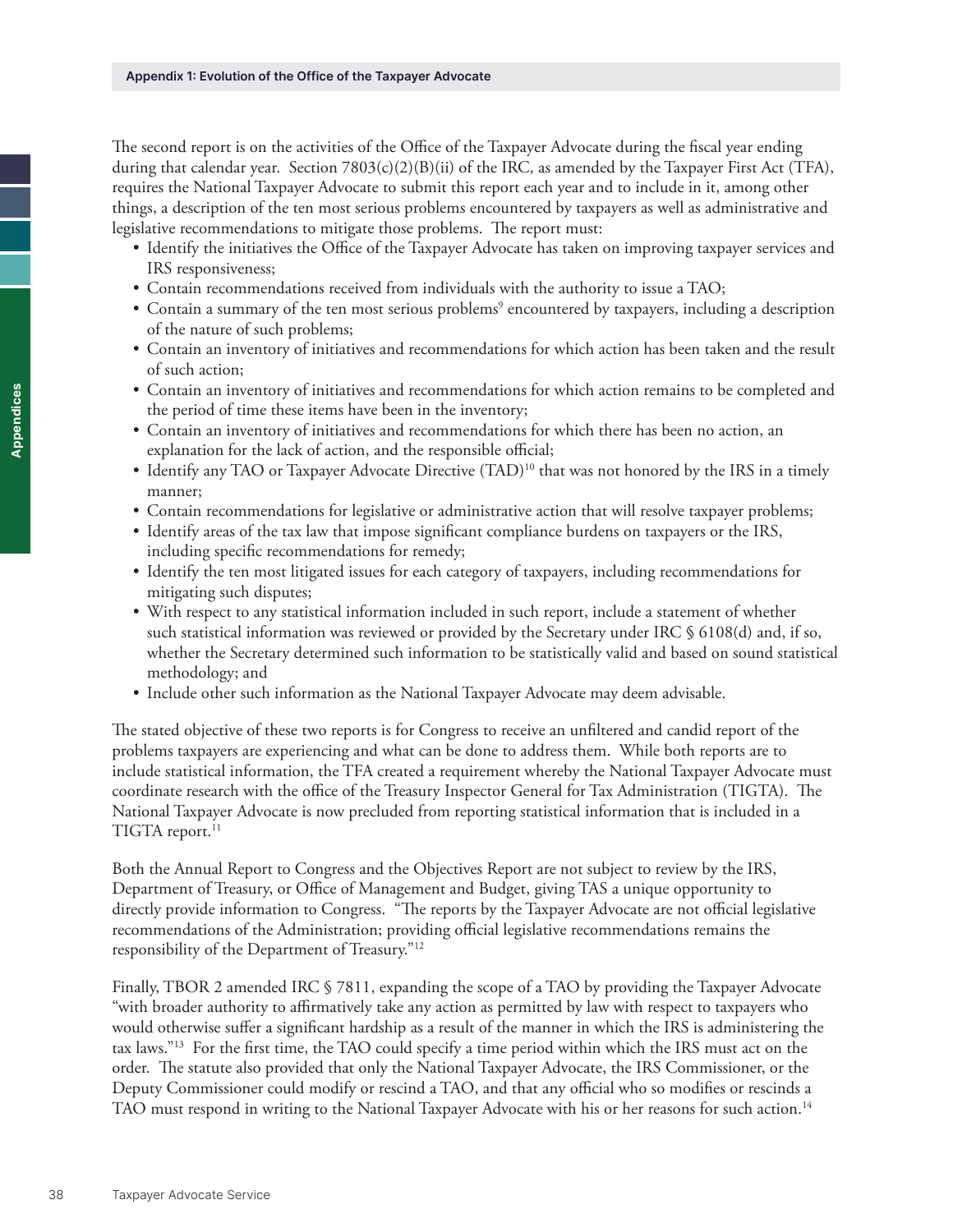In 1997, the National Commission on Restructuring the Internal Revenue Service called the Taxpayer Advocate the "voice of the taxpayer." In its discussion of the Office of the Taxpayer Advocate, the Commission noted:

Taxpayer Advocates play an important role and are essential for the protection of taxpayer rights and to promote taxpayer confidence in the integrity and accountability of the IRS. To succeed, the Advocate must be viewed, both in perception and reality, as an independent voice for the taxpayer within the IRS. Currently, the [N]ational Taxpayer Advocate is not viewed as independent by many in Congress. This view is based in part on the placement of the Advocate within the IRS and the fact that only career employees have been chosen to fill the position.<sup>15</sup>

In response to these concerns, in the IRS Restructuring and Reform Act of 1998 (RRA 98), Congress amended IRC § 7803(c), renaming the Taxpayer Advocate as the National Taxpayer Advocate and mandating that the National Taxpayer Advocate could not be an officer or an employee of the IRS for two years preceding or five years following his or her tenure as the National Taxpayer Advocate (service as an employee of the Office of the Taxpayer Advocate is not considered IRS employment under this provision).<sup>16</sup>

RRA 98 provided for Local Taxpayer Advocates (LTAs) to be located in each state and mandated a reporting structure for LTAs to report directly to the National Taxpayer Advocate.17 As required by IRC § 7803(c)(4)(A)(iii), the LTA must advise taxpayers at their first meeting of the fact that "the taxpayer advocate offices operate independently of any other Internal Revenue Service office and report directly to Congress through the National Taxpayer Advocate."18

Congress also granted the LTAs discretion to not disclose to the IRS the fact that the taxpayer contacted the Office of the Taxpayer Advocate, or any information provided by the taxpayer to that office.<sup>19</sup> RRA 98 also expanded the definition of "significant hardship" in IRC § 7811 to include four specific circumstances:

- 1. An immediate threat of adverse action;
- 2. A delay of more than 30 days in resolving taxpayer account problems;
- 3. The incurring by the taxpayer of significant costs (including fees for professional representation) if relief is not granted; or
- 4. Irreparable injury to, or a long-term adverse impact on, the taxpayer if relief is not granted.<sup>20</sup>

The Committee Reports make clear that this list is a non-exclusive list of what constitutes a significant hardship.<sup>21</sup>

Prior to 2011, Treasury Regulation § 301.7811-1 had not been updated since it was first published in 1992. Consequently, after Congress expanded the definition of "significant hardship" in the statute in 1998, the definition in the regulation was inconsistent. However, on April 1, 2011, the IRS published in the *Federal Register* final regulations under IRC § 7811 that contain a definition of significant hardship consistent with existing law and practice.<sup>22</sup>

The National Taxpayer Advocate advocated for many years that the IRS establish a TBOR. In June 2014, the IRS finally adopted the TBOR – a set of ten fundamental rights that taxpayers should be aware of when dealing with the IRS.23 One of those ten rights is the *right to a fair and just tax system*, which gives taxpayers the right to receive assistance from the Office of the Taxpayer Advocate if they are experiencing financial difficulty or if the IRS has not resolved their tax issues properly and timely through its normal channels. In December 2015, Congress enacted IRC § 7803(a)(3), which requires the Commissioner to ensure that employees of the IRS are familiar with and act in accord with taxpayer rights, including the *right to a fair and just tax system*. 24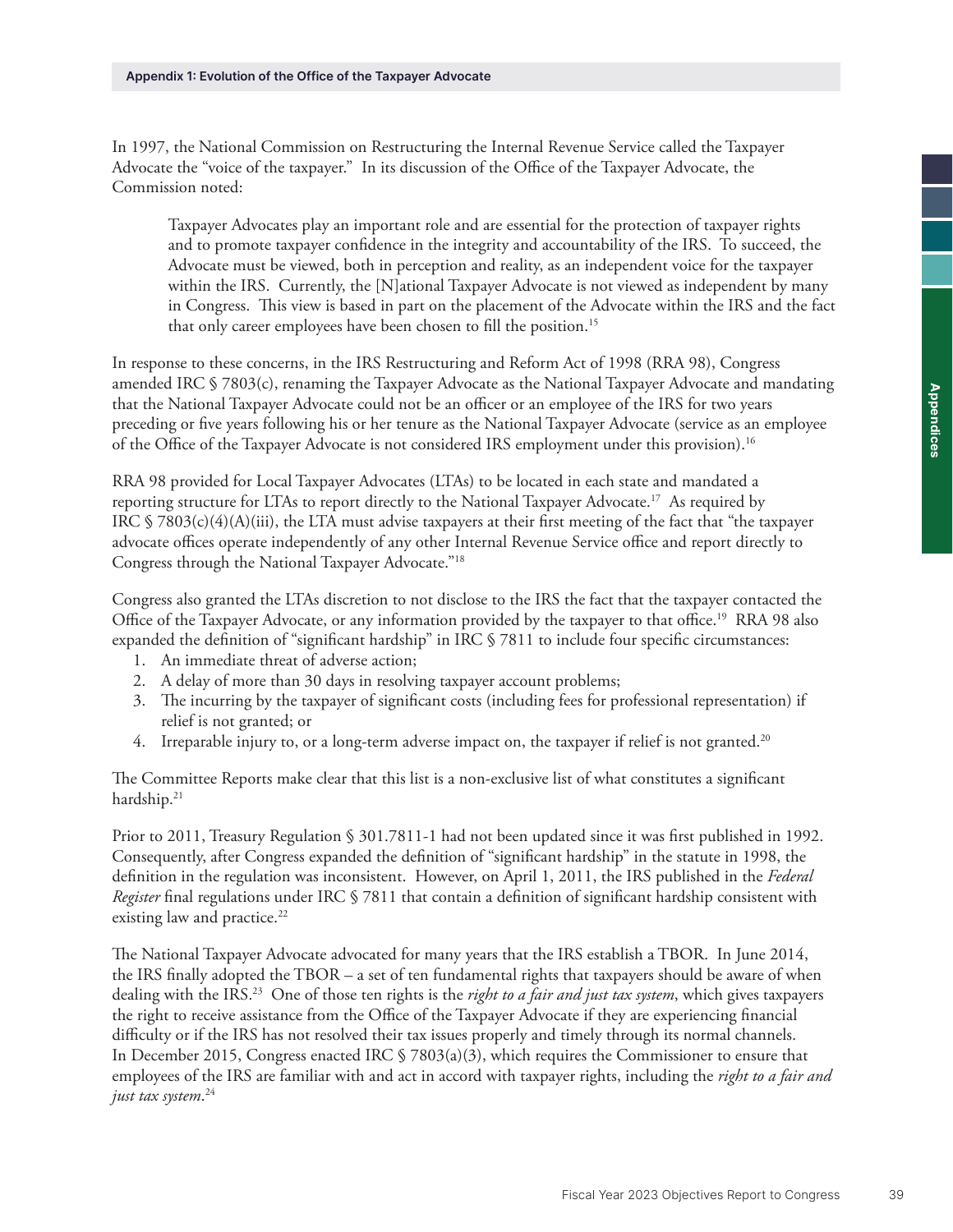The passing of the TFA in July 2019 codified the timeframes surrounding issuance of TADs. Now, the IRS must respond to a TAD no later than 90 days after its issuance.<sup>25</sup> If the IRS decides to modify or rescind the TAD, the National Taxpayer Advocate may appeal that decision to the Commissioner of the IRS within 90 days. The Commissioner then has 90 days to either ensure compliance with the TAD or provide reasons to the National Taxpayer Advocate for the modification or rescission of the TAD. Additionally, the National Taxpayer Advocate must report on any TADs that were not honored in a timely manner in the activities report.<sup>26</sup>

#### Endnotes

- Pub. L. No. 100-647, Title VI, § 6230, 102 Stat. 3342, 3733 (Nov. 10, 1988).
- *Id*.
- Pub. L. No. 100-647, Title VI, § 6230, 102 Stat. 3373 (Nov. 10, 1988).
- Pub. L. No. 104-168, § 101, 110 Stat. 1452, 1453-56 (July 30, 1996).
- J. Comm. on Tax'n, *General Explanation of Tax Legislation Enacted in the 104th Congress*, JCS-12-96, 20 (Dec. 18, 1996).
- Pub. L. No. 104-168, § 101(a), 110 Stat. 1452, 1453-54 (July 30, 1996).
- J. Comm. on Tax'n, *General Explanation of Tax Legislation Enacted in the 104th Congress*, JCS-12-96, 21 (Dec. 18, 1996).
- Pub. L. No. 104-168, § 101(a), 110 Stat. 1452, 1453-54 (July 30, 1996).
- As originally enacted, TBOR 2 required a summary of at least 20 of the most serious problems. In July 2019, the TFA reduced the required number of most serious problems to ten. *See* Pub. L. No. 116-25, § 1301(b)(1), 133 Stat. 981, 992 (July 1, 2019).
- A TAD mandates that functional areas make certain administrative or procedural changes to improve a process or grant relief to groups of taxpayers (or all taxpayers). TADs are used to protect the rights of taxpayers, prevent undue burden, ensure equitable treatment, or provide an essential service to taxpayers. Internal Revenue Manual 13.2.1.6.3, Taxpayer Advocate Directives (Sept. 29, 2020).
- IRC § 7803(c)(2)(B)(iv).
- J. Comm. on Tax'n, *General Explanation of Tax Legislation Enacted in the 104th Congress*, JCS-12-96, 21 (Dec. 18, 1996).
- *Id*.
- Pub. L. No. 104-168, § 102(b), 110 Stat. 1452, 1456 (July 30, 1996).
- Report of the National Commission on Restructuring the Internal Revenue Service, A Vision for a New IRS 48 (June 25, 1997).
- Pub. L. No. 105-206, § 1102(a), 112 Stat. 685, 699 (July 22, 1998).
- Pub. L. No. 105-206, § 1102(a), 112 Stat. 701 (July 22, 1998).
- IRC § 7803(c)(4)(A)(iii).
- IRC § 7803(c)(4)(A)(iv).
- IRC § 7811(a)(2).
- *See*, *e.g*., H.R. Rep. No. 105-599, at 215 (1998) (Conf. Rep.).
- Treas. Reg. § 301.7811-1(a)(4)(ii); 76 Fed. Reg. 18,059, 18,060-61 (Apr. 1, 2011).
- *See* IRS, IR-2014-72, IRS Adopts "Taxpayer Bill of Rights;" 10 Provisions to be Highlighted on IRS.gov, in Publication 1 (June 10, 2014), <https://www.irs.gov/newsroom/irs-adopts-taxpayer-bill-of-rights-10-provisions-to-be-highlighted-on-irsgov-in-publication-1>.
- *See* Consolidated Appropriations Act, 2016, Pub. L. No. 114-113, Division Q, § 401, 129 Stat. 2242, 3117 (Dec. 18, 2015).
- IRC § 7803(c)(5)(A).
- IRC § 7803(c)(2)(B)(viii).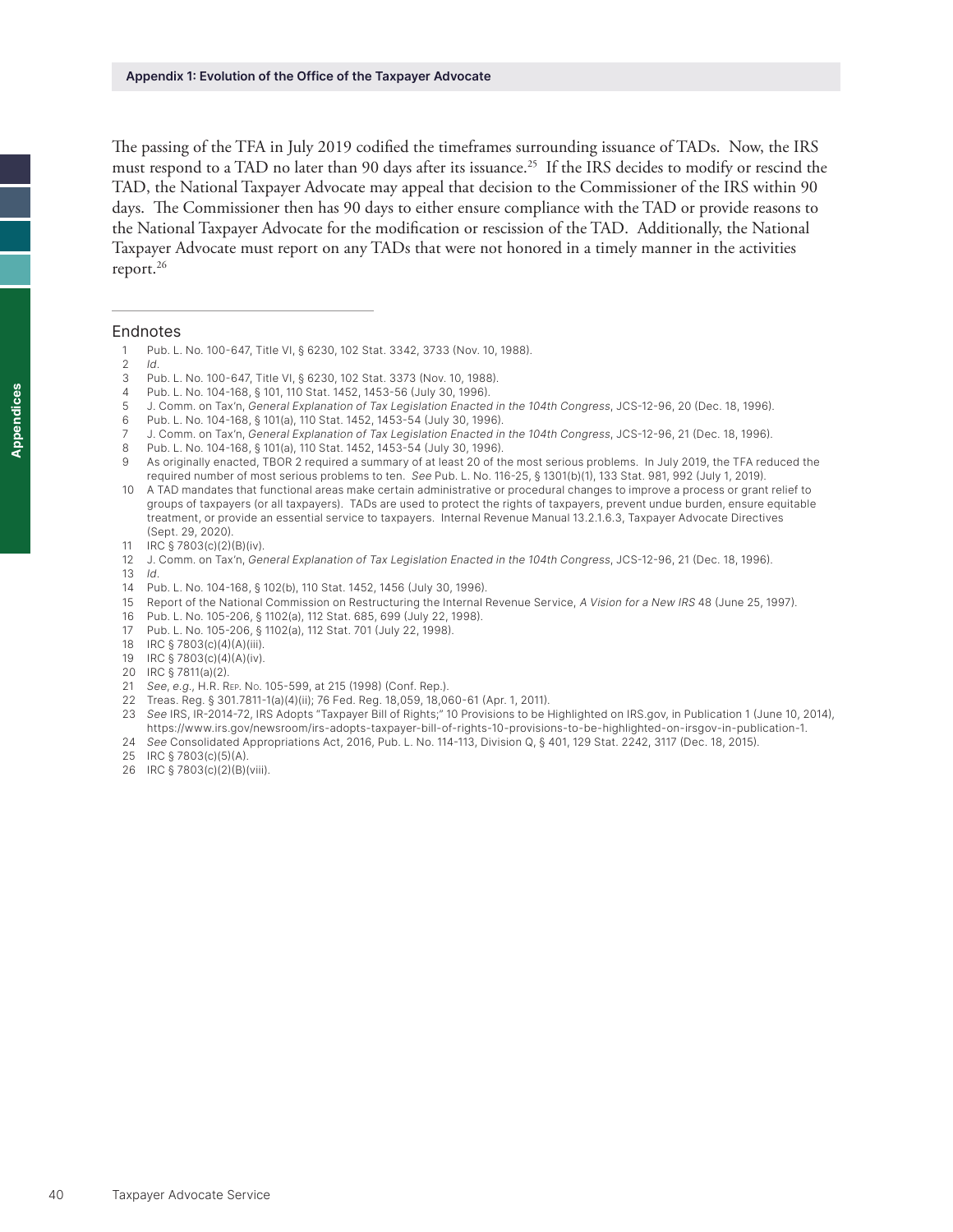# Case Acceptance Criteria

TAXPAYER **ADVOCATE** - SERVICE -**YOUR VOICE AT THE IRS** 

As an independent organization within the IRS, TAS helps taxpayers resolve problems with the IRS and recommends changes to prevent future problems. TAS fulfills its statutory mission by working with taxpayers to resolve problems with the IRS.1

TAS is currently assisting taxpayers with unprocessed tax year 2020 or earlier income tax returns filed by paper before June 1, 2021, that the IRS has not yet entered into its systems. However, TAS will assist taxpayers who filed their return electronically where the return has been delayed in processing and TAS case acceptance criteria is met.<sup>2</sup>

TAS case acceptance criteria fall into four main categories:

#### ECONOMIC BURDEN

Economic burden cases are those involving a financial difficulty to the taxpayer: an IRS action or inaction has caused or will cause negative financial consequences or have a long-term adverse impact on the taxpayer.3

| <b>CRITERIA 1</b> | The taxpayer is experiencing economic harm or is about to suffer economic harm.                                      |
|-------------------|----------------------------------------------------------------------------------------------------------------------|
| <b>CRITERIA 2</b> | The taxpayer is facing an immediate threat of adverse action.                                                        |
| <b>CRITERIA 3</b> | The taxpayer will incur significant costs if relief is not granted (including fees for professional representation). |
| <b>CRITERIA 4</b> | The taxpayer will suffer irreparable injury or long-term adverse impact if relief is not granted.                    |

### SYSTEMIC BURDEN

Systemic burden cases are those in which an IRS process, system, or procedure has failed to operate as intended, and as a result the IRS has failed to timely respond to or resolve a taxpayer issue.<sup>4</sup>



### BEST INTEREST OF THE TAXPAYER

problem or dispute within the IRS.

TAS acceptance of these cases will help ensure that taxpayers receive fair and equitable treatment and that their rights as taxpayers are protected.5

CRITERIA 8

The manner in which the tax laws are being administered raises considerations of equity, or has impaired or will impair the taxpayer's rights.

# PUBLIC POLICY

Acceptance of cases into TAS under this category will be determined by the National Taxpayer Advocate and will generally be based on a unique set of circumstances warranting assistance to certain taxpayers.6



The National Taxpayer Advocate determines compelling public policy warrants assistance to an individual CRITERIA 9 THE NATIONAL TAXPAYER

- IRC § 7803(c)(2)(A)(i). 1
- TAS changed its case acceptance criteria to generally stop accepting certain issues. See Internal Revenue Manual (IRM) 13.1.7.4, Exceptions to Taxpayer Advocate 2 Service Criteria (Sept. 21, 2021), temporarily amended by Interim Guidance Memorandum (IGM) TAS-13-0522-0007, Interim Guidance on Changes to TAS Case<br>Acceptance Criteria (May 13, 2022; expires Oct. 15, 2022), and IGM TAS-1 Issues Related to Unemployment Compensation Received in Taxable Year 2020 (May 4, 2021; expires May 3, 2023).
- 3 See IRM 13.1.7.3.1, TAS Case Criteria 1-4, Economic Burden (Sept. 21, 2021).
- TAS changed its case acceptance criteria to generally stop accepting certain systemic burden issues. See IRM 13.1.7.3.2, TAS Case Criteria 5-7, Systemic Burden (Sept. 21, 2021) and IRM 13.1.7.4 (Sept. 21, 2021). 4
- 5 See IRM 13.1.7.3.3, TAS Case Criteria 8, Best Interest of the Taxpayer (Sept. 21, 2021).
- 6 See IGM TAS-13-0522-0008, Interim Guidance on Accepting Cases Under TAS Case Criteria 9, Public Policy (May 16, 2022).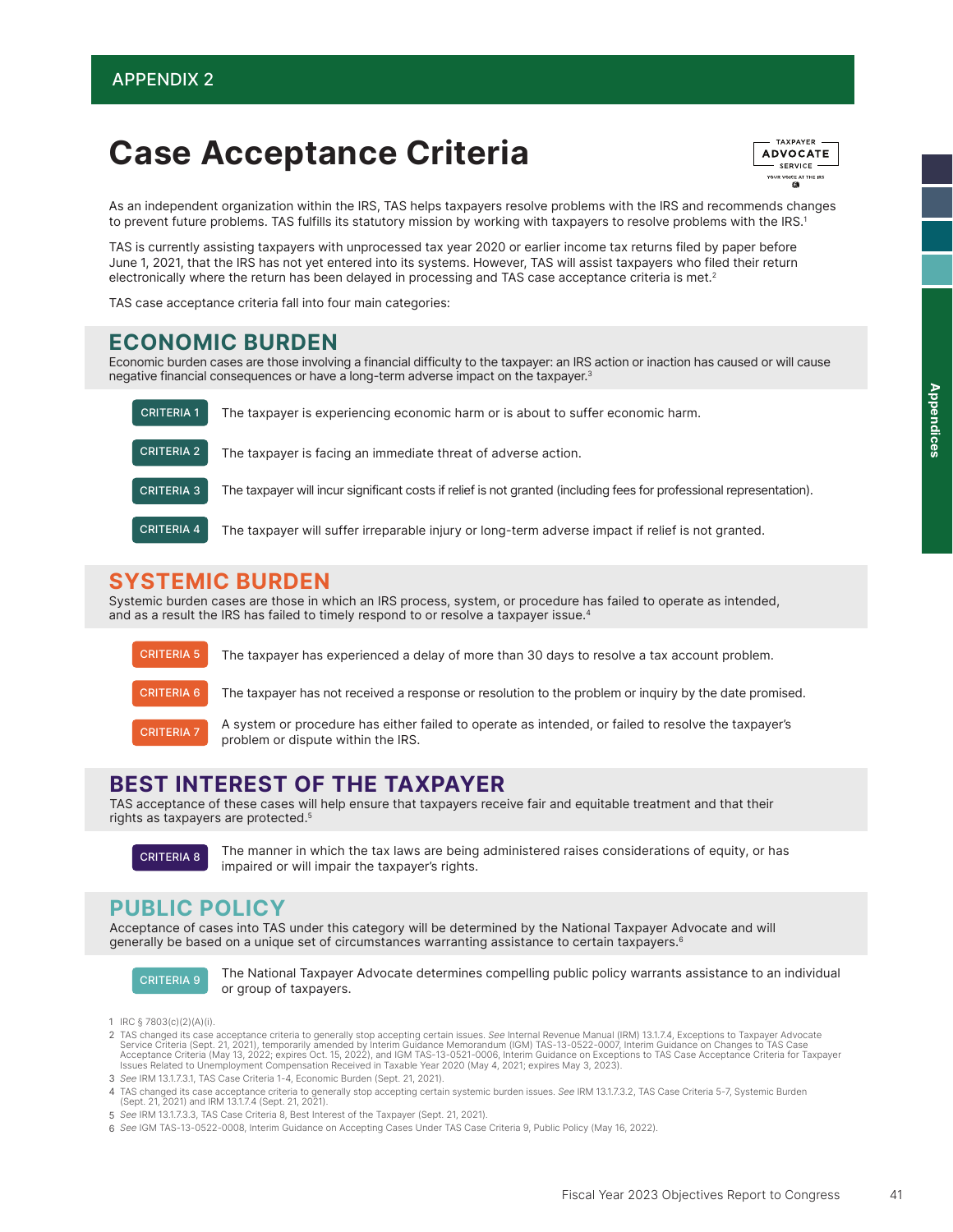# **List of Low Income Taxpayer Clinics**

Low Income Taxpayer Clinics (LITCs) represent individuals whose income is below a certain level and who need to resolve tax problems with the IRS, such as audits, appeals, and tax collection disputes. LITCs can represent taxpayers in Tax Court as well as with the IRS. In addition, LITCs can provide information about taxpayer rights and responsibilities in different languages for individuals who speak English as a second language. LITCs provide services for free or a small fee. LITCs receive IRS grants but work independently to assist and advocate for taxpayers.

Low-income taxpayers who need help in resolving tax disputes with the IRS and cannot afford representation may qualify for free or low-cost assistance from an LITC. Using poverty guidelines published annually by the Department of Health and Human Services, each LITC decides if an individual meets the income eligibility guidelines and other criteria before it agrees to representation. Eligible taxpayers must generally have income that does not exceed 250 percent of the poverty guidelines. Figure 1 shows the income ceilings for 2022.

| <b>Size of Family Unit</b>         | <b>48 Contiguous States,</b><br><b>Puerto Rico, and D.C.</b> | <b>Alaska</b> | Hawaii    |
|------------------------------------|--------------------------------------------------------------|---------------|-----------|
| $\mathbf{1}$                       | \$33,975                                                     | \$42,475      | \$39,075  |
| $\overline{2}$                     | \$45,775                                                     | \$57,225      | \$52,650  |
| 3                                  | \$57,575                                                     | \$71,975      | \$66,225  |
| $\overline{4}$                     | \$69,375                                                     | \$86,725      | \$79,800  |
| 5                                  | \$81,175                                                     | \$101,475     | \$93,375  |
| 6                                  | \$92,975                                                     | \$116,225     | \$106,950 |
| $\overline{7}$                     | \$104,775                                                    | \$130,975     | \$120,525 |
| 8                                  | \$116,575                                                    | \$143,725     | \$134,100 |
| For each additional person,<br>add | \$11,800                                                     | \$14,750      | \$13,575  |

#### **FIGURE 1, LITC Income Guidelines (250 percent of the Federal Poverty Guidelines)**

Figure 2 shows LITCs receiving federal funding for the 2022 calendar year that are operated by nonprofit organizations or academic institutions. Although LITCs receive partial funding from the IRS, LITCs, their employees, and their volunteers are completely independent of the IRS.

Low-income taxpayers may be able to receive assistance from a referral system operated by a state bar association, a state or local society of accountants or enrolled agents, or another nonprofit tax professional organization. Contact information for clinics may change, so please check for the most recent information at <https://www.taxpayeradvocate.irs.gov/about-us/low-income-taxpayer-clinics-litc/>.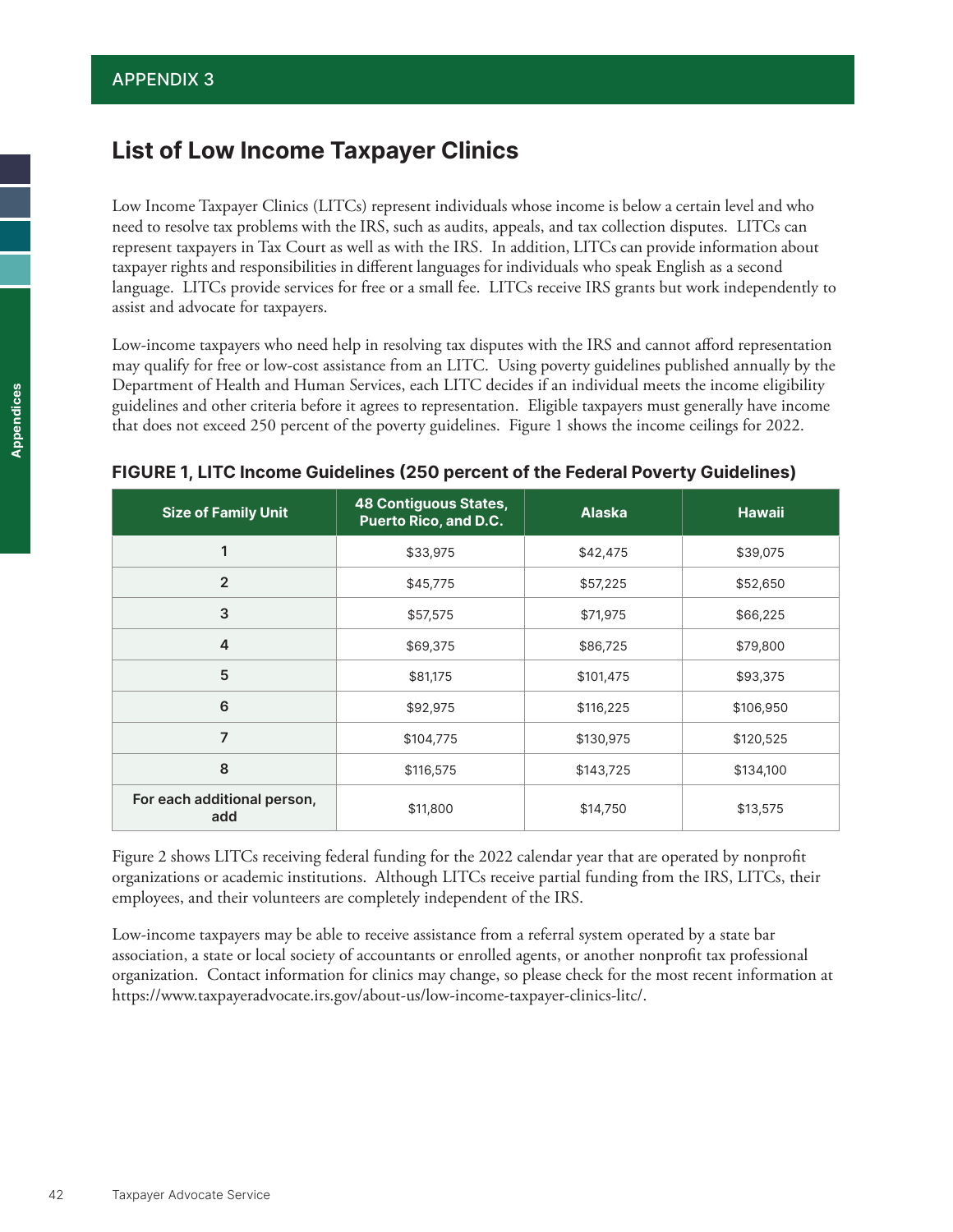### **FIGURE 2, 2022 LITCs and Contact Information**

| <b>State</b> | <b>City</b>          | <b>Clinic Name</b>                                                         | <b>Public Phone</b><br><b>Number</b> | <b>Languages Served</b><br>in Addition to English                     |
|--------------|----------------------|----------------------------------------------------------------------------|--------------------------------------|-----------------------------------------------------------------------|
| AΚ           | Anchorage            | Alaska Business<br>Development Center LITC                                 | 800-478-3474<br>907-562-0335         | All languages through interpreter services                            |
| <b>AL</b>    | Montgomery           | Legal Services Alabama LITC                                                | 334-832-4570<br>334-223-0232         | Spanish and other languages through<br>interpreter services           |
|              | Little Rock          | UA Little Rock Bowen School<br>of Law LITC                                 | 501-916-5492                         | Spanish                                                               |
| AR           | Springdale           | Legal Aid of Arkansas LITC                                                 | 800-967-9224<br>870-972-9224         | Spanish and Marshallese                                               |
|              | Phoenix              | <b>Community Legal Services</b><br><b>LITC</b>                             | 800-852-9075<br>602-258-3434         | Spanish and other languages through<br>interpreter services           |
| <b>AZ</b>    | Tucson               | Southern Arizona Tax Clinic                                                | 520-622-2801                         | Spanish and other languages through<br>interpreter services           |
|              | Los Angeles          | Bet Tzedek Legal Services<br><b>Tax Clinic</b>                             | 323-939-0506                         | Spanish, Russian, and other languages<br>through interpreter services |
|              | Los Angeles          | KYCC Low Income Taxpayer<br>Clinic                                         | 213-365-7400                         | Spanish and Korean                                                    |
|              | Los Angeles          | Pepperdine LITC                                                            | 213-673-4831                         | Spanish                                                               |
|              | Los Angeles          | Bookstein Low Income<br><b>Taxpayer Clinic</b>                             | 818-677-3688                         | Spanish, Armenian, and Korean                                         |
|              | <b>Mountain View</b> | <b>Elevate Community Center</b><br><b>LITC</b>                             | 408-357-9538                         | Spanish, Chinese, Vietnamese, and<br>Mandarin                         |
|              | Orange               | Chapman University Tax Law<br>Clinic                                       | 877-242-7529<br>714-628-2535         | Spanish and Vietnamese                                                |
|              | Riverside            | Inland Counties Legal<br>Services LITC                                     | 888-245-4257<br>951-368-2555         | Spanish and other languages through<br>interpreter services           |
| CA           | San Diego            | Legal Aid Society of San<br>Diego LITC                                     | 877-534-2524                         | Spanish, Vietnamese, Tagalog, Arabic,<br>Farsi, and Somali            |
|              | San Diego            | University of San Diego LITC                                               | 619-260-7470                         | Spanish and other languages through<br>interpreter services           |
|              | San Francisco        | <b>Chinese Newcomers Service</b><br>Center                                 | 415-421-2111                         | Chinese, Cantonese, Mandarin,<br>Vietnamese, and Toisanese            |
|              | San Francisco        | Justice and Diversity Center<br>of the Bar Association of San<br>Francisco | 415-982-1600                         | Spanish                                                               |
|              | San Francisco        | UC Hastings Low-Income<br><b>Taxpayer Clinic</b>                           | 415-703-8287                         | Spanish                                                               |
|              | San Luis<br>Obispo   | Cal Poly Low Income<br><b>Taxpayer Clinic</b>                              | 877-318-6772<br>805-756-2951         | Spanish and other languages through<br>interpreter services           |
|              | Santa Ana            | <b>Public Law Center</b>                                                   | 714-541-1010                         | Spanish, Vietnamese, Tagalog, Chinese,<br>Arabic, Farsi, and Mandarin |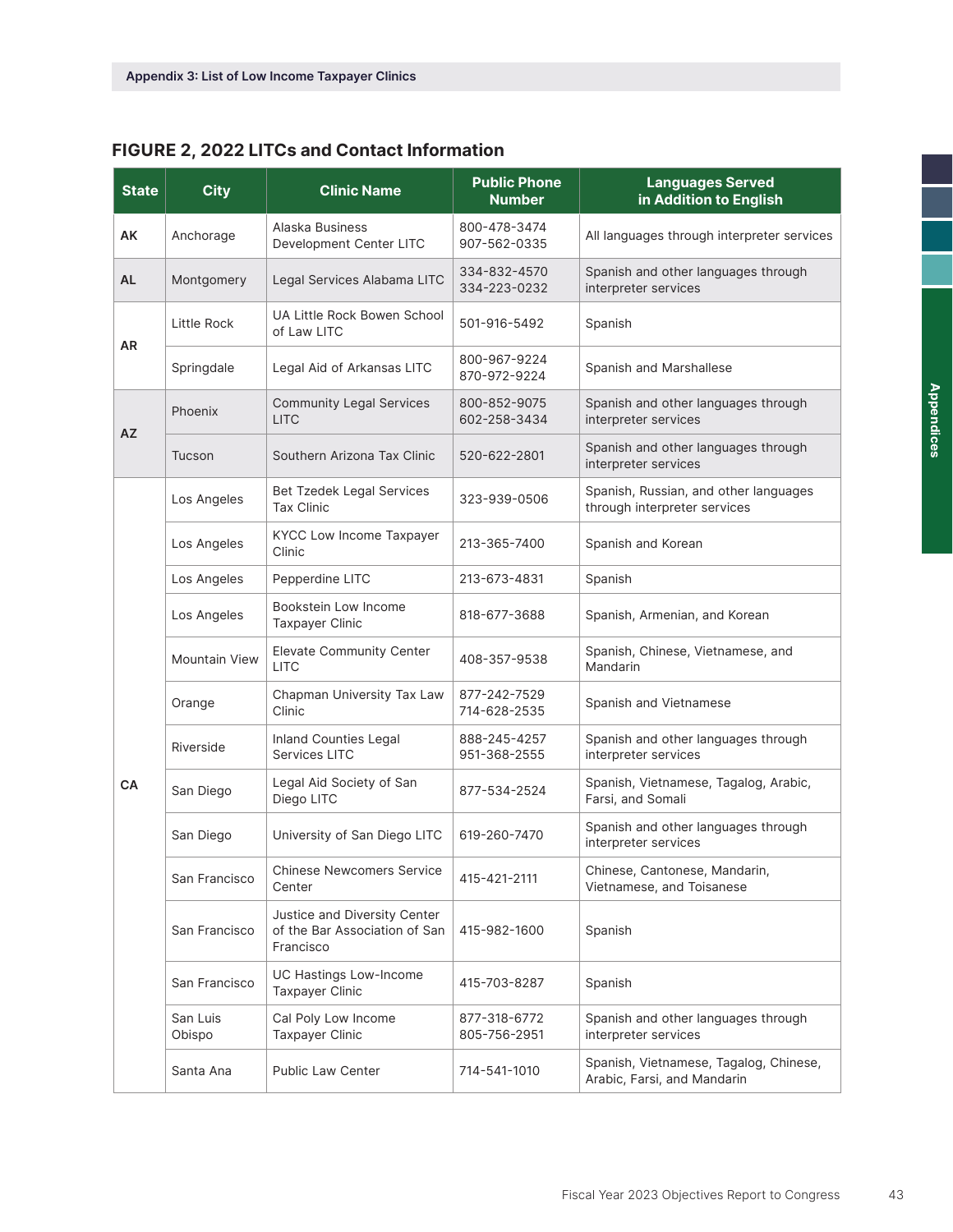| <b>State</b> | <b>City</b>        | <b>Clinic Name</b>                                                                       | <b>Public Phone</b><br><b>Number</b> | <b>Languages Served</b><br>in Addition to English                                         |
|--------------|--------------------|------------------------------------------------------------------------------------------|--------------------------------------|-------------------------------------------------------------------------------------------|
|              | Denver             | Colorado Legal Services LITC                                                             | 844-440-4848<br>303-837-1313         | Spanish and other languages through<br>interpreter services                               |
| CO           | Denver             | Denver Asset Building<br><b>Coalition LITC</b>                                           | 303-388-7030                         | Spanish and other languages through<br>interpreter services                               |
|              | Denver             | University of Denver LITC                                                                | 303-871-6331                         | Spanish                                                                                   |
|              | Hamden             | Quinnipiac University School<br>of Law LITC                                              | 203-582-3238                         | Spanish and other languages through<br>interpreter services                               |
| CT           | Hartford           | UConn Law School Tax Clinic                                                              | 860-570-5165                         | Spanish, Mandarin, Chinese, French<br>and other languages through interpreter<br>services |
|              | Washington         | The Catholic University of<br>America LITC                                               | 202-319-6788                         | Spanish and other languages through<br>interpreter services                               |
| <b>DC</b>    | Washington         | <b>American University</b><br>Washington College of Law,<br>Janet R. Spragens Tax Clinic | 202-274-4144                         | All languages through interpreter services                                                |
| DE           | Georgetown         | <b>DCRAC LITC</b>                                                                        | 877-825-0750<br>302-690-5000         | Spanish and Hindi                                                                         |
|              | Ft. Myers          | Florida Rural Legal Services<br>Low Income Taxpayer Clinic                               | 888-582-3410<br>863-688-7376         | All languages though interpreter services                                                 |
|              | Gainesville        | University of Florida Levin<br>College of Law Legal Clinics                              | 352-273-0800                         | Spanish                                                                                   |
|              | Miami              | Legal Services of Greater<br>Miami Community Tax Clinic                                  | 866-686-2760<br>305-576-0080         | Spanish, Haitian, and Creole                                                              |
| FL.          | <b>Plant City</b>  | Bay Area Legal Services Inc.<br><b>LITC</b>                                              | 813-752-1335                         | Spanish and Creole                                                                        |
|              | Plantation         | Legal Aid Services of<br><b>Broward and Collier Counties</b>                             | 954-736-2477                         | Spanish and Creole                                                                        |
|              | St. Petersburg     | <b>Gulfcoast Legal Services</b><br><b>LITC</b>                                           | 727-821-0726                         | Spanish, French, and other languages<br>through interpreter services                      |
|              | Tallahassee        | Legal Services of North<br>Florida                                                       | 850-385-9007                         | Spanish, Chinese, French, and other<br>languages through interpreter services             |
|              | West Palm<br>Beach | Legal Aid Society of Palm<br><b>Beach County LITC</b>                                    | 800-403-9353<br>561-655-8944         | Spanish, Haitian, and Creole                                                              |
|              | Atlanta            | The Philip C. Cook Low<br>Income Taxpayer Clinic                                         | 404-413-9230                         | Spanish                                                                                   |
| GA           | Hinesville         | JCVision and Associates, Inc.                                                            | 866-396-4243<br>912-877-4243         | Spanish                                                                                   |
|              | Lawrenceville      | North Georgia Low Income<br>Taxpayer Clinic                                              | 888-267-6891<br>678-646-5661         | Spanish                                                                                   |
| HI           | Honolulu           | Hawaii Low Income Taxpayer<br>Clinic                                                     | 800-677-1159                         | All languages through interpreter services                                                |

ī F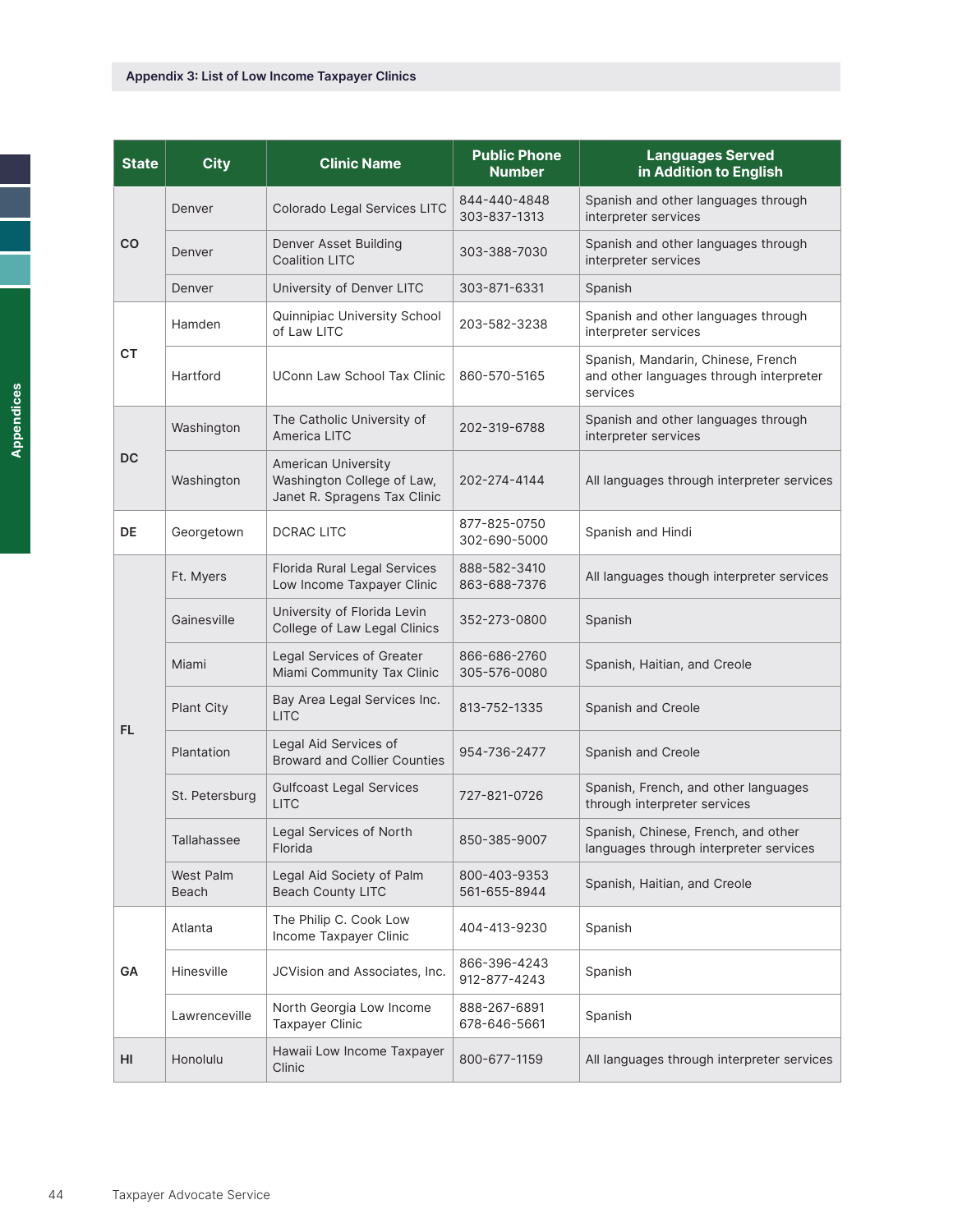| <b>State</b> | <b>City</b>       | <b>Clinic Name</b>                                       | <b>Public Phone</b><br><b>Number</b> | <b>Languages Served</b><br>in Addition to English                                                                                                                                 |
|--------------|-------------------|----------------------------------------------------------|--------------------------------------|-----------------------------------------------------------------------------------------------------------------------------------------------------------------------------------|
| IA           | Des Moines        | lowa Legal Aid LITC                                      | 800-532-1275<br>515-243-2151         | Spanish and other languages through<br>interpreter services                                                                                                                       |
| ID           | <b>Twin Falls</b> | La Posada Tax Clinic                                     | 208-735-1189                         | Spanish                                                                                                                                                                           |
|              | Chicago           | Ladder Up Tax Clinic                                     | 312-630-0242                         | Spanish and Polish                                                                                                                                                                |
|              | Chicago           | Legal Aid Chicago LITC                                   | 312-341-1070                         | All languages through interpreter services                                                                                                                                        |
| IL           | Chicago           | Loyola Federal Income Tax<br>Clinic                      | 312-915-7176                         | All languages through interpreter services                                                                                                                                        |
|              | Wheaton           | Prairie State Legal Services<br><b>LITC</b>              | 855-829-7757                         | All languages through interpreter services                                                                                                                                        |
|              | Bloomington       | Indiana Legal Services, Inc.<br><b>LITC</b>              | 800-822-4774<br>812-339-7668         | All languages through interpreter services                                                                                                                                        |
| IN           | Indianapolis      | Neighborhood Christian<br>Legal Clinic                   | 317-429-4131                         | Spanish, French, Arabic, Burmese,<br>Hakha Chin, Kinyarwanda, Maya, Swahili,<br>Chinese, Zophei, Falam, and other<br>languages through interpreter services                       |
| <b>KS</b>    | Kansas City       | Kansas Legal Services, Inc.<br><b>LITC</b>               | 800-723-6953<br>913-621-0200         | Spanish, French, German, Russian,<br>Vietnamese, Polish, Croatian and other<br>languages through interpreter services                                                             |
|              | Covington         | The Center for Great<br>Neighborhoods LITC               | 859-547-5542                         | Spanish                                                                                                                                                                           |
| <b>KY</b>    | Louisville        | Legal Aid Society Low<br>Income Taxpayer Clinic          | 800-292-1862<br>502-584-1254         | All languages through interpreter services                                                                                                                                        |
|              | Richmond          | AppalRed Low Income<br><b>Taxpayer Clinic</b>            | 800-477-1394<br>859-624-1394         | Spanish and other languages through<br>interpreter services                                                                                                                       |
| LA           | New Orleans       | Southeast Louisiana Legal<br>Services LITC               | 877-521-6242<br>504-529-1000         | Spanish, Vietnamese, and other<br>languages through interpreter services                                                                                                          |
|              | <b>Boston</b>     | <b>AACA LITC</b>                                         | 617-426-9492                         | <b>Chinese and Vietnamese</b>                                                                                                                                                     |
|              | <b>Boston</b>     | <b>Greater Boston Legal</b><br>Services LITC             | 800-323-3205<br>617-603-1569         | All languages through interpreter services                                                                                                                                        |
|              | Jamaica Plain     | Legal Services Center of<br>Harvard Law School LITC      | 866-738-8081<br>617-522-3003         | Spanish and other languages though<br>interpreter services                                                                                                                        |
| МA           | Lawrence          | Northeast Legal Aid LITC                                 | 800-336-2262<br>978-458-1465         | Spanish, Khmer, Portuguese, Bulgarian,<br>Thai, Polish, French, Arabic, Hebrew,<br>Italian, Luganda, Swahili, Hindi, Urdu,<br>and other languages through interpreter<br>services |
|              | Springfield       | Springfield Partners for<br><b>Community Action LITC</b> | 844-877-7422<br>413-263-6500         | Spanish, Vietnamese, Cantonese,<br>Russian, and Chinese                                                                                                                           |
|              | <b>Baltimore</b>  | Maryland Volunteer Lawyers<br>Service LITC               | 800-510-0050<br>410-547-6537         | All languages through interpreter services                                                                                                                                        |
| МD           | <b>Baltimore</b>  | University of Baltimore LITC                             | 410-837-5706                         | All languages through interpreter services                                                                                                                                        |
|              | <b>Baltimore</b>  | University of Maryland Carey<br>School of Law LITC       | 410-706-3295                         | All languages through interpreter services                                                                                                                                        |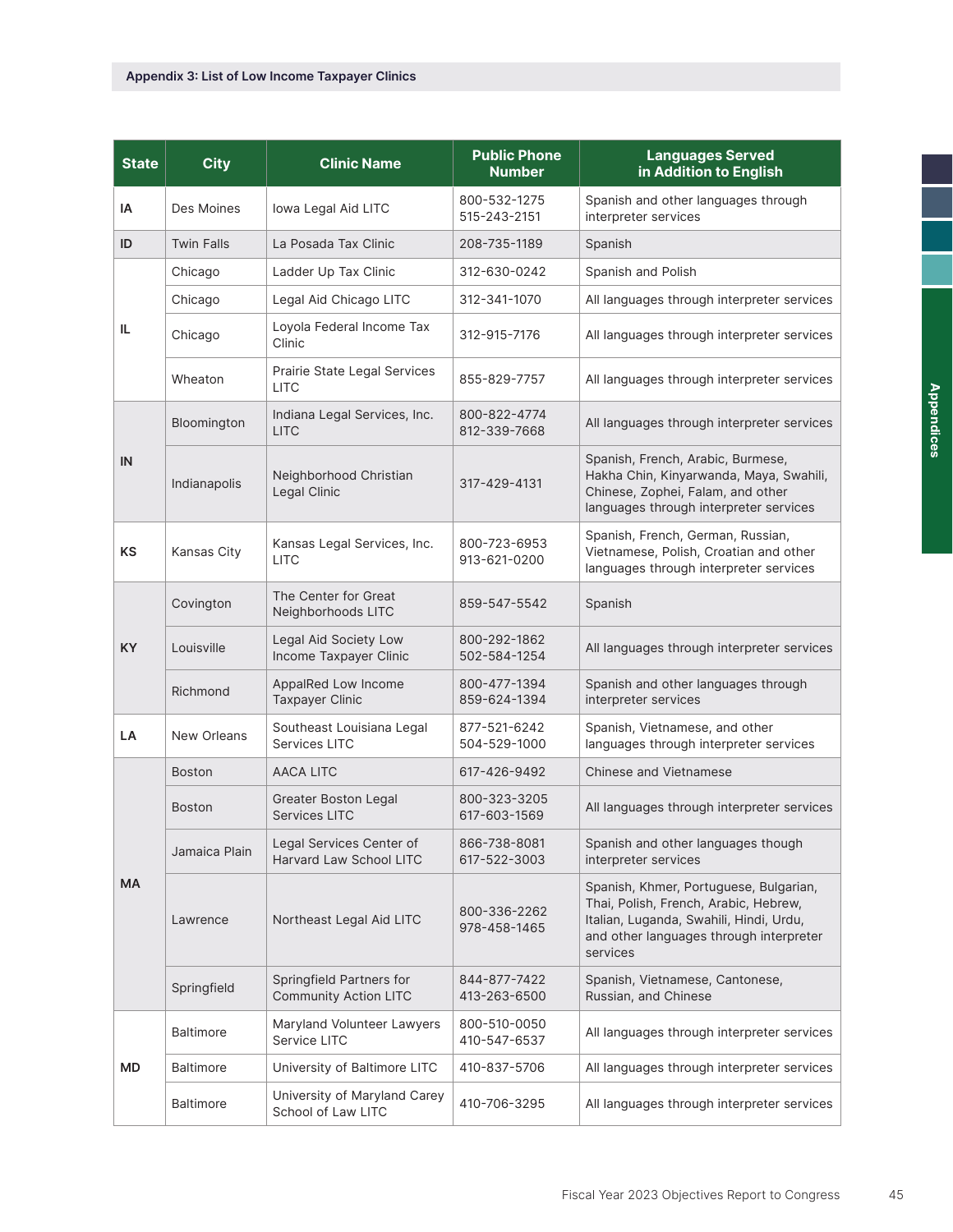| <b>State</b> | <b>City</b>          | <b>Clinic Name</b>                                                             | <b>Public Phone</b><br><b>Number</b>              | <b>Languages Served</b><br>in Addition to English                                                                         |
|--------------|----------------------|--------------------------------------------------------------------------------|---------------------------------------------------|---------------------------------------------------------------------------------------------------------------------------|
| <b>ME</b>    | Bangor               | Pine Tree Legal Assistance<br>Inc. LITC                                        | 207-942-8241                                      | All languages through interpreter services                                                                                |
|              | Ann Arbor            | University of Michigan LITC                                                    | 734-936-3535                                      | All languages through interpreter services                                                                                |
|              | Detroit              | <b>Accounting Aid Society</b>                                                  | 866-673-0873<br>313-556-1920                      | Spanish and Arabic                                                                                                        |
| МI           | East Lansing         | Alvin L. Storrs Low Income<br><b>Taxpayer Clinic</b>                           | 517-432-6880                                      | All languages through interpreter services                                                                                |
|              | <b>Grand Rapids</b>  | West Michigan Low Income<br>Taxpayer Clinic (Legal Aid of<br>Western Michigan) | 800-442-2777<br>616-774-0672                      | Spanish and other languages through<br>interpreter services                                                               |
| <b>MN</b>    | Minneapolis          | Mid-Minnesota Legal Aid Tax<br>Law Project                                     | 800-292-4150<br>612-332-1441                      | Spanish, Somali, Hmong, Arabic, Oromo,<br>Amharic, and other languages through<br>interpreter services                    |
|              | Minneapolis          | University of Minnesota LITC                                                   | 612-625-5515                                      | Somali, Spanish, Hmong, Karen, and other<br>languages through interpreter services                                        |
|              | Kansas City          | Legal Aid of Western<br>Missouri LITC                                          | 800-990-2907<br>816-474-6750                      | Spanish and other languages through<br>interpreter services                                                               |
| <b>MO</b>    | Kansas City          | UMKC School of Law LITC                                                        | 816-235-6201                                      | All languages through interpreter services                                                                                |
|              | St. Louis            | <b>Washington University</b><br>School of Law LITC                             | 314-935-7238                                      | All languages through interpreter services                                                                                |
| <b>MS</b>    | Oxford               | Mississippi Taxpayer<br>Assistance Project                                     | 888-808-8049                                      | All languages through interpreter services                                                                                |
| <b>NC</b>    | Charlotte            | North Carolina Low Income<br><b>Taxpayer Clinic</b>                            | 800-438-1254<br>800-247-1931 (SP)<br>704-376-1600 | Spanish and other languages through<br>interpreter services                                                               |
| <b>NE</b>    | Lincoln              | Legal Aid of Nebraska LITC                                                     | 877-250-2016<br>402-348-1060                      | All languages through interpreter services                                                                                |
| <b>NH</b>    | Concord              | 603 Legal Aid Low Income<br><b>Taxpayer Project</b>                            | 603-228-6028                                      | All languages through interpreter services                                                                                |
|              | <b>Atlantic City</b> | South Jersey Legal Services,<br>Inc. LITC                                      | 800-496-4570<br>856-964-2010                      | All languages through interpreter services                                                                                |
| NJ           | Edison               | Legal Services of New<br>Jersey Tax Legal Assistance<br>Project                | 888-576-5529<br>732-572-9100                      | Spanish, Haitian-Creole, Portuguese,<br>Hindi, and Arabic                                                                 |
|              | Jersey City          | Northeast New Jersey Legal<br><b>Services LITC</b>                             | 201-792-6363                                      | Spanish, Korean, Hindi, Urdu, Hebrew,<br>Arabic, Portuguese, Tagalog, and other<br>languages through interpreter services |
|              | <b>Newark</b>        | Rutgers Federal Tax Law<br>Clinic                                              | 973-353-1685                                      | Spanish                                                                                                                   |
| <b>NM</b>    | Albuquerque          | New Mexico Legal Aid Low<br>Income Taxpayer Clinic                             | 866-416-1922<br>833-545-4357                      | All languages through interpreter services                                                                                |

ī F

÷,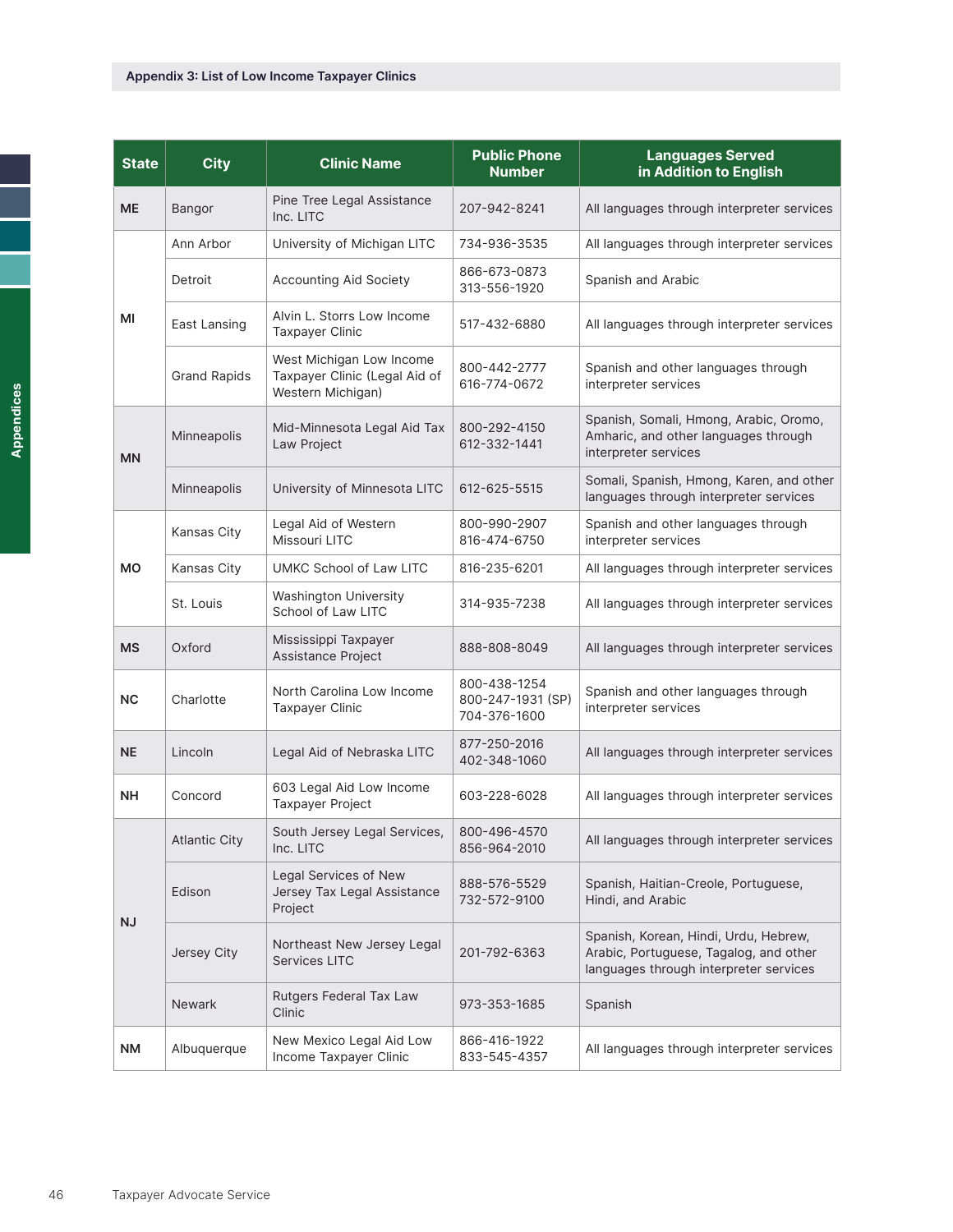| <b>State</b> | <b>City</b>    | <b>Clinic Name</b>                                                      | <b>Public Phone</b><br><b>Number</b> | <b>Languages Served</b><br>in Addition to English                                                                                                                          |
|--------------|----------------|-------------------------------------------------------------------------|--------------------------------------|----------------------------------------------------------------------------------------------------------------------------------------------------------------------------|
|              | Albany         | Legal Aid Society of<br>Northeastern New York LITC                      | 800-462-2922<br>518-462-6765         | All languages through interpreter services                                                                                                                                 |
|              | <b>Bronx</b>   | <b>Bronx Legal Services</b>                                             | 917-661-4500                         | Spanish and other languages through<br>interpreter services                                                                                                                |
|              | Brooklyn       | <b>Brooklyn Legal Services</b><br><b>Corporation A LITC</b>             | 718-487-2300                         | Spanish and other languages through<br>interpreter services                                                                                                                |
|              | Brooklyn       | Brooklyn Low-Income<br><b>Taxpayer Clinic</b>                           | 917-661-4500                         | Spanish, Russian, American Sign<br>Language, and other languages through<br>interpreter services                                                                           |
|              | <b>Buffalo</b> | Erie County Bar Association<br>Volunteer Lawyers Project<br><b>LITC</b> | 800-229-6198<br>716-847-0662         | All languages through interpreter services                                                                                                                                 |
| NY           | Hempstead      | Hofstra Law School Federal<br><b>Tax Clinic</b>                         | 516-463-5934                         | Spanish and other languages through<br>interpreter services                                                                                                                |
|              | Jamaica        | Queens Legal Services LITC                                              | 917-661-4500                         | Spanish, Mandarin, Cantonese,<br>Fouzhounese, Korean, Hindi, Bengali,<br>Urdu, French, Creole, Croatian,<br>Malayalam, and other languages through<br>interpreter services |
|              | New York       | Fordham Law School                                                      | 212-636-7353                         | Spanish and other languages through<br>interpreter services                                                                                                                |
|              | New York       | Mobilization for Justice                                                | 212-417-3839                         | Spanish, Chinese, French, Haitian, Creole,<br>Urdu, Tagalog, Tamil, Persian, and other<br>languages through interpreter services                                           |
|              | New York       | The Legal Aid Society LITC                                              | 212-426-3013                         | Spanish and other languages through<br>interpreter services                                                                                                                |
|              | Syracuse       | <b>Syracuse University College</b><br>of Law LITC                       | 888-797-5291<br>315-443-4582         | All languages through interpreter services                                                                                                                                 |
|              | Akron          | Community Legal Aid<br>Services LITC                                    | 800-998-9454                         | Spanish and other languages through<br>interpreter services                                                                                                                |
|              | Cincinnati     | Legal Aid of Greater<br>Cincinnati LITC                                 | 800-582-2682<br>513-241-9400         | All languages through interpreter services                                                                                                                                 |
| OH           | Cleveland      | The Legal Aid Society of<br>Cleveland LITC                              | 888-817-3777<br>216-861-5500         | All languages through interpreter services                                                                                                                                 |
|              | Columbus       | The Legal Aid Society of<br>Columbus LITC                               | 877-224-8374<br>614-224-8374         | Spanish, Somali, Arabic, Nepali, and other<br>languages through interpreter services                                                                                       |
|              | Columbus       | Southeastern Ohio Legal<br>Services LITC                                | 844-302-1800<br>740-354-7563         | All languages through interpreter services                                                                                                                                 |
|              | Toledo         | <b>Toledo Tax Controversy</b><br>Clinic                                 | 419-684-8822                         | Arabic and other languages through<br>interpreter services                                                                                                                 |
| <b>OK</b>    | Tulsa          | Legal Aid Services of<br>Oklahoma LITC                                  | 833-284-6227<br>918-236-9572         | All languages through language line<br>services                                                                                                                            |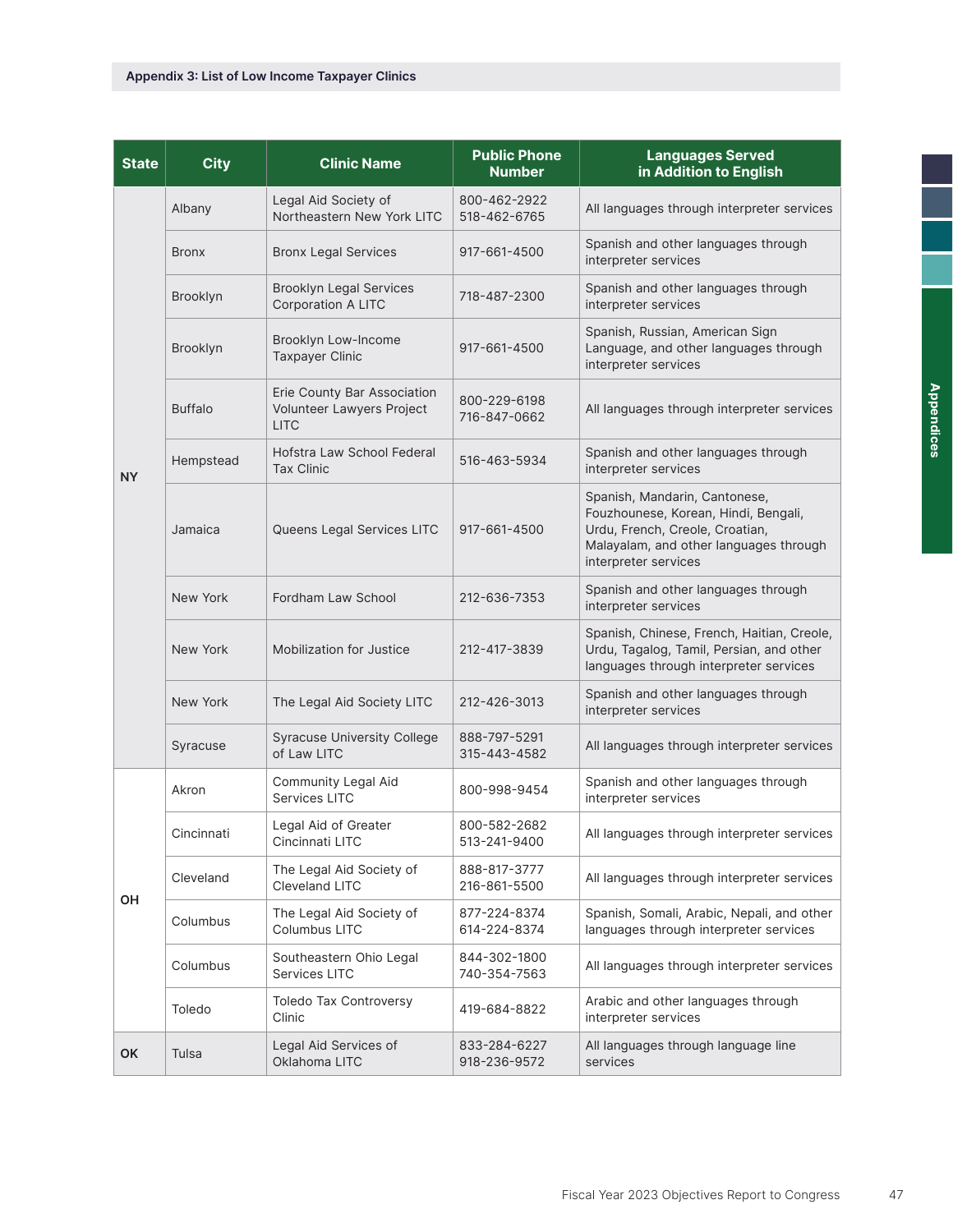| <b>State</b>   | <b>City</b>  | <b>Clinic Name</b>                                                                        | <b>Public Phone</b><br><b>Number</b> | <b>Languages Served</b><br>in Addition to English                                |
|----------------|--------------|-------------------------------------------------------------------------------------------|--------------------------------------|----------------------------------------------------------------------------------|
|                | Portland     | Legal Aid Services of Oregon<br><b>LITC</b>                                               | 503-224-4086                         | Spanish, Mandarin, Japanese, and other<br>languages through interpreter services |
| OR             | Portland     | Lewis & Clark Low Income<br><b>Taxpayer Clinic</b>                                        | 503-768-6500                         | Spanish and other languages through<br>interpreter services                      |
|                | Portland     | Oregon Law Center LITC                                                                    | 503-473-8325                         | All languages through interpreter services                                       |
|                | Philadelphia | Philadelphia Legal Assistance<br><b>Taxpayer Support Clinic</b>                           | 215-981-3800                         | Spanish                                                                          |
|                | Philadelphia | Temple Law School LITC                                                                    | 215-204-8948                         | Spanish                                                                          |
|                | Pittsburgh   | University of Pittsburgh<br>School of Law LITC                                            | 412-648-1300                         | Spanish and French                                                               |
| <b>PA</b>      | Villanova    | Villanova Federal Tax Clinic                                                              | 888-829-2546<br>610-519-4123         | Spanish and other languages through<br>interpreter services                      |
|                | Washington   | Southwestern Pennsylvania<br>Legal Services LITC                                          | 724-225-6170                         | All languages through interpreter services                                       |
|                | York         | MidPenn Legal Services Low<br>Income Taxpayer Clinic                                      | 844-675-7829                         | Spanish and other languages through<br>interpreter services                      |
| R <sub>l</sub> | Providence   | Rhode Island Legal Services<br><b>LITC</b>                                                | 401-274-2652                         | Spanish and other languages through<br>interpreter services                      |
| <b>SC</b>      | Greenville   | South Carolina Legal<br><b>Services LITC</b>                                              | 888-346-5592                         | Spanish and other languages through<br>interpreter services                      |
| <b>SD</b>      | Vermillion   | University of South Dakota<br>School of Law Federal Tax<br>Clinic                         | 844-366-8866<br>605-658-3531         | All languages through interpreter services                                       |
|                | Memphis      | Memphis Area Legal Services                                                               | 901-523-8822                         | All languages through interpreter services                                       |
| ΤN             | Nashville    | Tennessee Taxpayer Project                                                                | 866-481-3669<br>865-483-8454         | Spanish and other languages through<br>interpreter services                      |
|                | Fort Worth   | Legal Aid of Northwest<br><b>Texas LITC</b>                                               | 800-955-3959<br>817-336-3943         | Spanish and other languages through<br>interpreter services                      |
|                | Fort Worth   | <b>Texas A&amp;M University</b><br>School of Law, Tax Dispute<br><b>Resolution Clinic</b> | 817-212-4123                         | Spanish and other languages through<br>interpreter services                      |
|                | Houston      | Houston Volunteer Lawyers<br><b>LITC</b>                                                  | 713-228-0735                         | Spanish, Vietnamese, and other<br>languages through interpreter services         |
| TX             | Houston      | Lone Star Legal Aid LITC                                                                  | 800-733-8394<br>713-652-0077         | Spanish, Vietnamese, and other<br>languages through interpreter services         |
|                | Houston      | South Texas College of Law<br><b>LITC</b>                                                 | 800-646-1253<br>713-646-2922         | All languages through interpreter services                                       |
|                | Lubbock      | Texas Tech School of Law<br><b>LITC</b>                                                   | 800-420-8037<br>806-742-4312         | Spanish                                                                          |
|                | San Antonio  | Texas Taxpayer Assistance<br>Project                                                      | 888-988-9996<br>210-212-3747         | Spanish and other languages through<br>interpreter services                      |

ī ı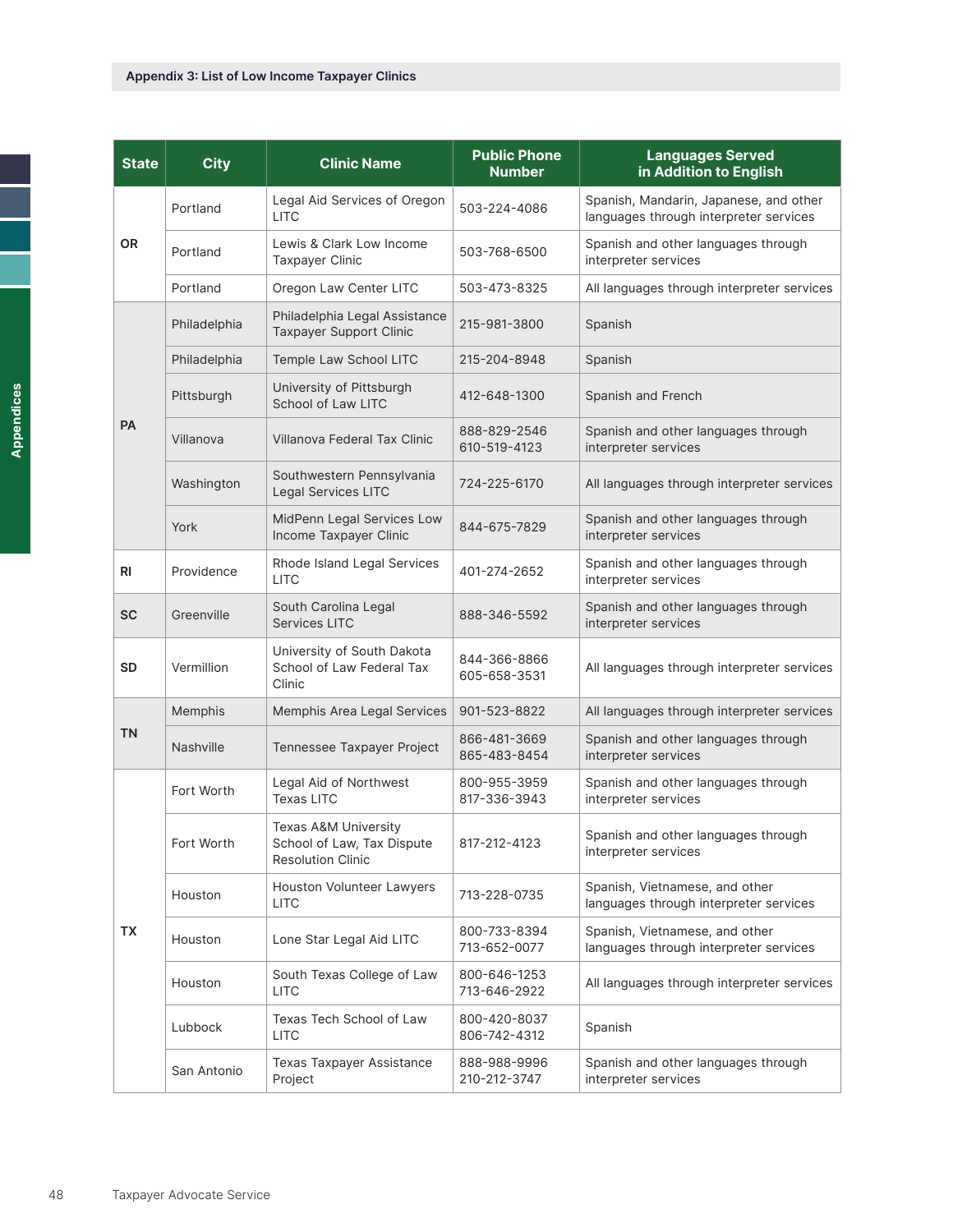| <b>State</b> | <b>City</b> | <b>Clinic Name</b>                                           | <b>Public Phone</b><br><b>Number</b> | <b>Languages Served</b><br>in Addition to English                        |
|--------------|-------------|--------------------------------------------------------------|--------------------------------------|--------------------------------------------------------------------------|
| <b>UT</b>    | Provo       | Centro Hispano LITC                                          | 801-655-0258<br>801-691-5259         | Spanish, Portuguese, and other<br>languages through interpreter services |
|              | Fairfax     | Legal Services of Northern<br>Virginia LITC                  | 866-534-5243<br>703-778-6800         | Spanish and other languages through<br>interpreter services              |
| <b>VA</b>    | Lexington   | Washington and Lee<br>University School of Law Tax<br>Clinic | 540-458-8918                         | All languages through interpreter services                               |
|              | Richmond    | The Community Tax Law<br>Project                             | 800-295-0110<br>804-358-5855         | Spanish and other languages through<br>interpreter services              |
| <b>VT</b>    | Burlington  | Vermont Low Income<br><b>Taxpayer Clinic</b>                 | 800-889-2047<br>802-863-5620         | All languages through interpreter services                               |
| <b>WA</b>    | Seattle     | University of Washington<br><b>Federal Tax Clinic</b>        | 866-866-0158<br>206-685-6805         | Spanish, Russian, Mandarin, and Korean                                   |
|              | Spokane     | Gonzaga University Federal<br><b>Tax Clinic</b>              | 800-793-1722<br>509-313-5791         | All languages through interpreter services                               |
| WI           | Milwaukee   | Legal Action of Wisconsin<br><b>LITC</b>                     | 855-502-2468<br>414-274-3400         | All languages through interpreter services                               |
|              | Wausau      | Northwoods Tax Project                                       | 800-472-1638<br>715-842-1681         | Spanish and Hmong                                                        |
| <b>WV</b>    | Morgantown  | West Virginia University<br>College of Law Legal Clinic      | 304-293-0819                         | All languages through interpreter services                               |
| <b>WY</b>    | Laramie     | University of Wyoming LITC                                   | 833-719-2490<br>307-766-6114         | All languages through interpreter services                               |